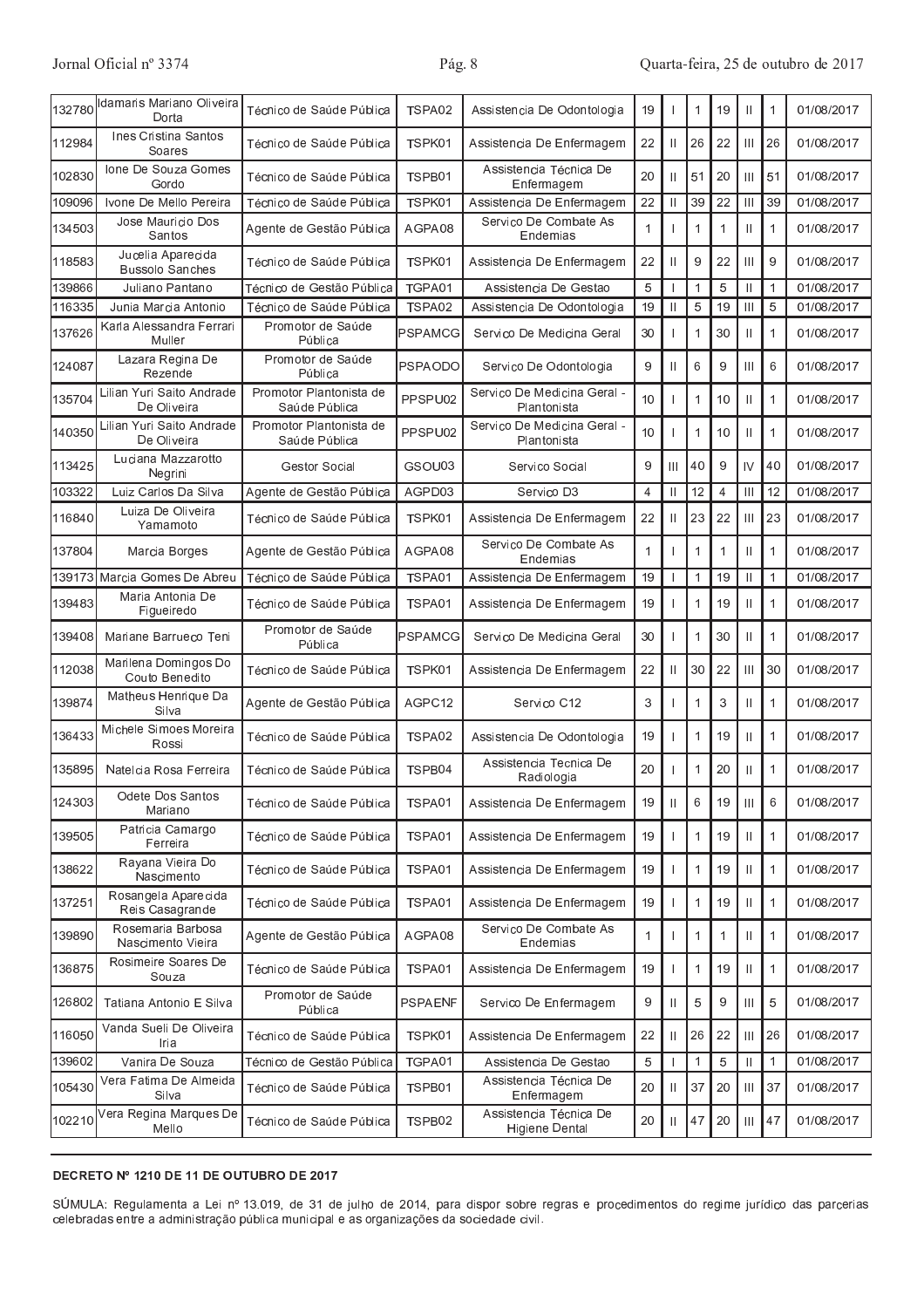O PREFEITO DO MUNICÍPIO DE LONDRINA. ESTADO DO PARANÁ, no uso de suas atribuições legais e em consonância com o disposto no artigo 34, da Lei nº 8.834, de 01/07/2002, considerando a edição da Lei Federal nº 13.019, de 31 de julho de 2014,

#### **DECRETA:**

#### Capítulo I **DISPOSICÕES PRELIMINARES**

Art. 1º A celebração de parcerias entre a Administração Pública direta, autárquica e fundacional do Município de Londrina, as sociedades de economia mista municipais prestadoras de serviço público com organizações da sociedade civil deverá obedecer às disposições constantes do presente decreto

Art. 2º Para os fins deste decreto considera-se:

I - administração pública - Administração Pública direta, autárquica e fundacional do Município de Londrina, as sociedades de economia mista municipais prestadoras de serviço público;

II - organização da sociedade civil

a) entidade privada sem fins lucrativos que não distribua entre os seus sócios ou associados, conselheiros, diretores, empregados, doadores ou terceiros eventuais resultados, sobras, excedentes operacionais, brutos ou líquidos, dividendos, isenções de qualquer natureza, participações ou parcelas do seu patrimônio, auferidos mediante o exercício de suas atividades, e que os aplique integralmente na consecução do respectivo objeto social, de forma imediata ou por meio da constituição de fundo patrimonial ou fundo de reserva;

b) as organizações religiosas que se dediquem a atividades ou a projetos de interesse público e de cunho social distintas das destinadas a fins exclusivamente religiosos

III - parceria: conjunto de direitos, responsabilidades e obrigações decorrentes de relação jurídica estabelecida formalmente entre a administração pública e organizações da sociedade civil, em regime de mútua cooperação, para a consecução de finalidades de interesse público e recíproco, mediante a execução de atividade ou de projeto expressos em termos de colaboração, em termos de fomento ou em acordos de cooperação;

IV - atividade: conjunto de operações que se realizam de modo contínuo ou permanente, das quais resulta um produto ou serviço necessário à satisfação de interesses compartilhados pela administração pública e pela organização da sociedade civil;

V - projeto: conjunto de operações, limitadas no tempo, das quais resulta um produto destinado à satisfação de interesses compartilhados pela administração pública e pela organização da sociedade civil;

VI - dirigente: pessoa que detenha poderes de administração, gestão ou controle da organização da sociedade civil, habilitada a assinar termo de colaboração, termo de fomento ou acordo de cooperação com a administração pública para a consecução de finalidades de interesse público e recíproco, ainda que delegue essa competência a terceiros;

VII - termo de colaboração: instrumento por meio do qual são formalizadas as parcerias estabelecidas pela administração pública com organizações da sociedade civil para a consecução de finalidades de interesse público e recíproco propostas pela administração pública que envolvam a transferência de recursos financeiros;

VIII - termo de fomento: instrumento por meio do qual são formalizadas as parcerias estabelecidas pela administração pública com organizações da sociedade civil para a consecução de finalidades de interesse público e recíproco propostas pelas organizações da sociedade civil, que envolvam a transferência de recursos financeiros;

IX - acordo de cooperação: instrumento por meio do qual são formalizadas as parcerias estabelecidas pela administração pública com organizações da sociedade civil para a consecução de finalidades de interesse público e recíproco que não envolvam a transferência de recursos financeiros

X - conselho de política pública: órgão criado pelo poder público para atuar como instância consultiva, na respectiva área de atuação, na formulação, implementação, acompanhamento, monitoramento e avaliação de políticas públicas;

XI - comissão de seleção: órgão colegiado destinado a processar e julgar chamamentos públicos, constituído por ato publicado em meio oficial de comunicação, assegurada a participação de pelo menos um servidor ocupante de cargo efetivo ou emprego permanente do quadro de pessoal da administração pública:

XII - comissão de monitoramento e avaliação: órgão colegiado destinado a monitorar e avaliar as parcerias celebradas com organizações da sociedade civil mediante termo de colaboração ou termo de fomento, constituído por ato publicado em meio oficial de comunicação, assegurada a participação de pelo menos um servidor ocupante de cargo efetivo ou emprego permanente do quadro de pessoal da administração pública;

XIII - chamamento público: procedimento destinado a selecionar organização da sociedade civil para firmar parceria por meio de termo de colaboração ou de fomento, no qual se garanta a observância dos princípios da isonomia, da legalidade, da impessoalidade, da moralidade, da igualdade, da publicidade, da probidade administrativa, da vinculação ao instrumento convocatório, do julgamento objetivo e dos que lhes são correlatos:

XIV - bens remanescentes: os de natureza permanente adquiridos com recursos financeiros envolvidos na parceria, necessários à consecução do objeto, mas que a ele não se incorporam;

XV - prestação de contas: procedimento em que se analisa e se avalia a execução da parceria, pelo qual seja possível verificar o cumprimento do objeto da parceria e o alcance das metas e dos resultados previstos, compreendendo duas fases:

a) apresentação das contas, de responsabilidade da organização da sociedade civil:

b) análise e manifestação conclusiva das contas, de responsabilidade da administração pública, sem prejuízo da atuação dos órgãos de controle.

XVI - autoridade competente: representante do órgão ou entidade da Administração Pública municipal designado por ato normativo específico; XVII - gestor: agente público de cada órgão ou entidade da Administração Pública direta ou indireta, formalmente designado, encarregado do controle e fiscalização dos atos decorrentes da parceria;

XVIII - apostilamento: espécie de registro administrativo, que pode ser feito no instrumento de avença ou nos demais instrumentos hábeis que o substituem, firmado pela autoridade competente.

XIX - membro de Poder: o titular de cargo estrutural à organização política do País que exerça atividade típica de governo, de forma remunerada, como Presidente da República, Governadores, Prefeitos, e seus respectivos vices, Ministros de Estado, Secretários Estaduais e Municipais, Senadores, Deputados Federais, Deputados Estaduais, Vereadores, membros do Poder Judiciário e membros do Ministério Público.

Art. 3º Não se aplicam as exigências deste decreto:

I - aos contratos de gestão celebrados com organizações sociais, desde que cumpridos os requisitos previstos na Lei Federal nº 9.637, de 15 de maio de 1998;

II - aos convênios e contratos celebrados com entidades filantrópicas e sem fins lucrativos nos termos do § 1º do artigo 199 da Constituição Federal;

III - aos termos de compromisso cultural referidos no § 1º do artigo 9º da Lei Federal nº 13.018, de 22 de julho de 2014;

IV - aos termos de parceria celebrados com organizações da sociedade civil de interesse público, desde que cumpridos os requisitos previstos na Lei Federal nº 9.790, de 23 de marco de 1999:

V - às transferências referidas no artigo 2º da Lei Federal nº 10.845, de 5 de março de 2004, e nos artigos 5º e 22 da Lei Federal nº 11.947, de 16 de junho de 2009;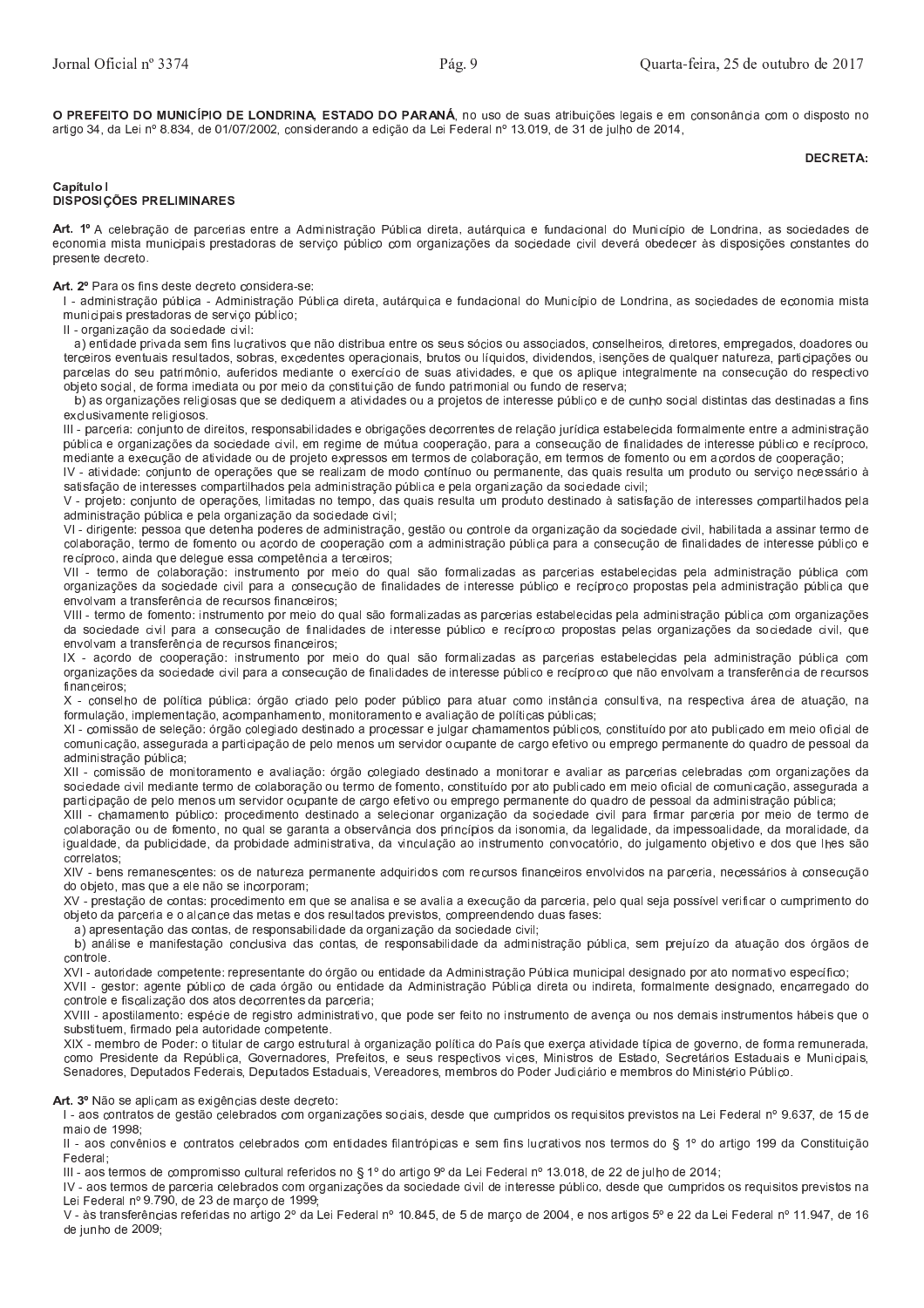VI - aos pagamentos realizados a título de anuidades, contribuições ou taxas associativas em favor de organismos internacionais ou entidades que sejam obrigatoriamente constituídas por:

a) membros de Poder;

b) dirigentes de órgão ou de entidade da administração pública;

c) pessoas jurídicas de direito público interno;

d) pessoas jurídicas integrantes da administração pública;

VII - às parcerias entre a administração pública e os serviços sociais autônomos.

Parágrafo único: Não são considerados membros de Poder os integrantes de conselhos de direitos e de políticas públicas.

#### Capítulo II SEÇÃO I **DA TRANSPARÊNCIA E DO CONTROLE**

Art. 4º A Administração Pública deverá manter, em seu sítio oficial na internet, a relação das parcerias celebradas e dos respectivos planos de trabalho, até 180 dias após o respectivo encerramento.

Parágrafo Único: Os órgãos gestores das parcerias devem encaminhar, as informações dispostas no caput deste artigo, ao órgão responsável pelo Portal da Transparência do Município no prazo de 120 dias após a publicação no Jornal Oficial do Município, da formalização da parceria.

Art. 5º A organização da sociedade civil deverá divulgar na internet e em locais visíveis de suas sedes sociais e dos estabelecimentos em que exerça suas ações todas as parcerias celebradas com a administração pública.

Parágrafo único. As informações de que tratam este artigo e o artigo 4º deverão incluir, no mínimo:

I - data de assinatura e identificação do instrumento de parceria e do órgão da administração pública responsável;

II - nome da organização da sociedade civil e seu número de inscrição no Cadastro Nacional da Pessoa Jurídica - CNPJ da Secretaria da Receita Federal do Brasil - RFB:

III - descrição do objeto da parceria;

IV - valor total da parceria e valores liberados, quando for o caso;

V - situação da prestação de contas da parceria, que deverá informar a data prevista para a sua apresentação, a data em que foi apresentada, o prazo para a sua análise e o resultado conclusivo;

VI - quando vinculados à execução do objeto e pagos com recursos da parceria, o valor total da remuneração da equipe de trabalho, as funções que seus integrantes desempenham e a remuneração prevista para o respectivo exercício.

VII - divulgação das ações, campanhas e programações desenvolvidas no âmbito das parcerias, encaminhando ao gestor dos dados sobre as mesmas, no prazo de 10 (dez) dias a contar da data de sua realização.

# SECÃO II DA DIVULGAÇÃO DAS AÇÕES

Art. 6º O Município divulgará em sua página e publicações oficiais, nos termos do artigo 14 da Lei Federal nº 13.019, de 31 de julho de 2014, as ações desenvolvidas por organizações da sociedade civil, no âmbito das parcerias com a administração pública.

## **SEÇÃO III** DOS TERMOS DE COLABORAÇÃO E DE FOMENTO

Art. 7º O termo de colaboração deve ser adotado pela administração pública para consecução de planos de trabalho, execução de projetos ou atividades de sua iniciativa e por si parametrizadas, para celebração de parcerias com organizações da sociedade civil que envolvam a transferência de recursos financeiros.

Parágrafo único. Os conselhos de políticas públicas poderão apresentar propostas à administração pública para celebração de termo de colaboração com organizações da sociedade civil.

Art. 8º O termo de fomento deve ser adotado pela administração pública para consecução de planos de trabalho propostos por organizações da sociedade civil que envolvam a transferência de recursos financeiros, com o objetivo de incentivar projetos desenvolvidos ou criados por essas organizações.

#### **SEÇÃO IV** DO ACORDO DE COOPERAÇÃO

Art. 9º O acordo de cooperação poderá ser proposto pela administração pública ou pela organização da sociedade civil.

§ 1º O acordo de cooperação será firmado pela autoridade máxima da entidade ou órgão da administração pública.

§ 2º O acordo de cooperação poderá ser prorrogado de acordo com o interesse público, após prévia análise jurídica.

Art. 10 As regras e os procedimentos dispostos no presente decreto são aplicáveis somente a acordo de cooperação que envolva comodato, doação de bens ou outras formas de compartilhamento patrimonial e poderão ser afastadas quando a exigência for desproporcional à complexidade da parceria ou ao interesse público envolvido, mediante justificativa prévia.

§ 1º O órgão ou a entidade pública municipal, para celebração de acordo de cooperação que não envolva comodato, doação de bens ou outras formas de compartilhamento patrimonial, poderá, mediante justificativa prévia e considerando a complexidade da parceria e o interesse público, estabelecer procedimento simplificado de prestação de contas

§ 2º Os ajustes celebrados entre o Município com instituições de ensino para a viabilização de estágio de estudantes, com instituições bancárias para a viabilização de empréstimos consignados aos servidores públicos municipais continuarão regidos pela legislação federal (quando houver) e municipal específica

SECÃO V O PROCEDIMENTO DE MANIFESTAÇÃO DE INTERESSE SOCIAL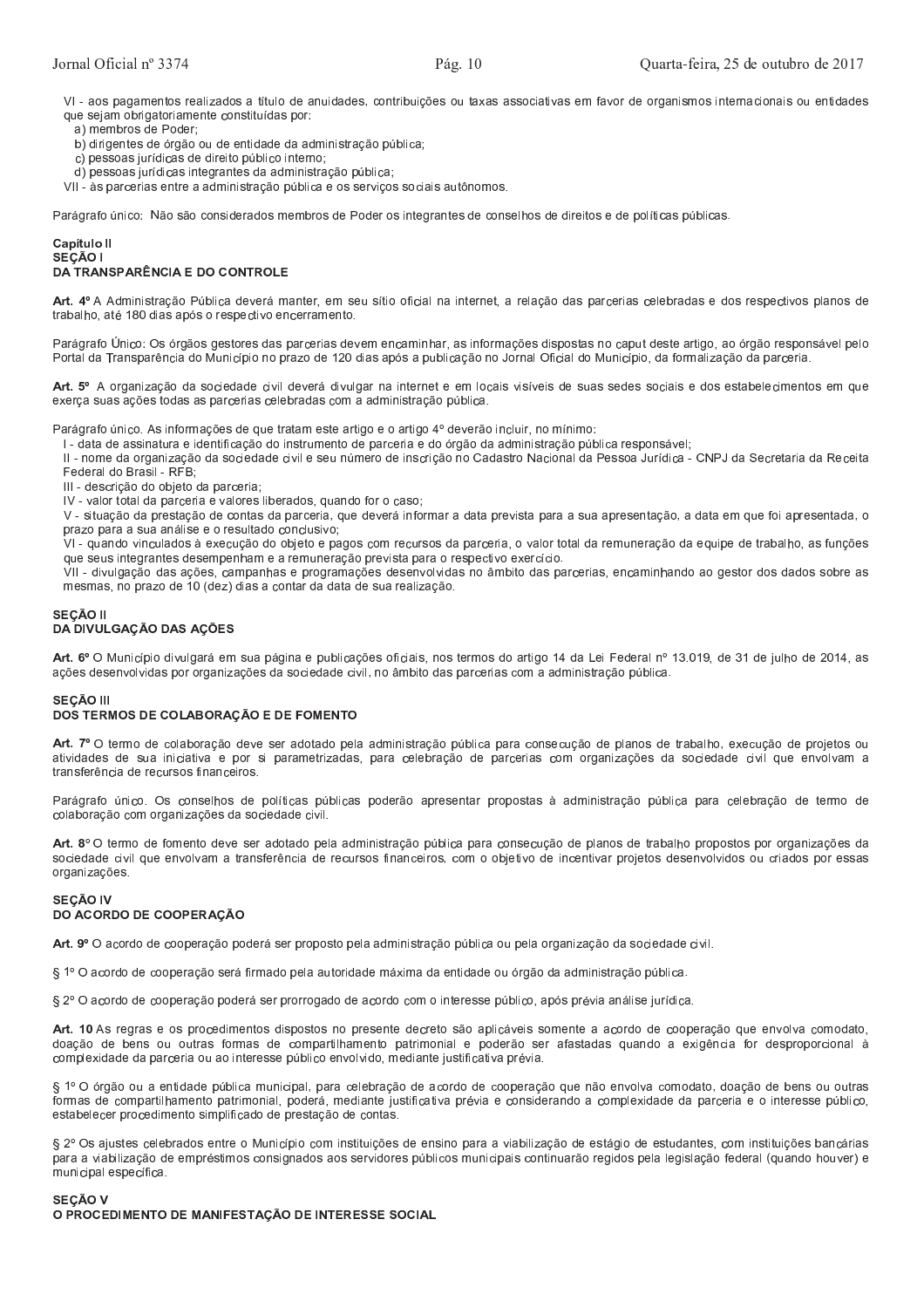Art. 11 A administração pública também poderá celebrar parcerias decorrentes do Procedimento de Manifestação de Interesse Social, de que trata a Lei Federal nº 13.019, de 31 de julho de 2014.

Art. 12 As organizações da sociedade civil, os movimentos sociais e os cidadãos poderão apresentar proposta de abertura de Procedimento de Manifestação de Interesse Social - PMIs à administração pública para que seja avaliada a possibilidade de realização de chamamento público com objetivo de celebração de parceria.

§ 1º O PMIs tem por objetivo permitir a oitiva da sociedade sobre ações de interesse público e recíproco que não coincidam com projetos ou atividades que sejam objeto de chamamento público ou parceria em curso no âmbito do órgão ou da entidade da administração pública responsável pela política pública.

§ 2º A realização de chamamento público ou a celebração de parceria não depende da realização do PMIs.

Art. 13 As organizações da sociedade civil, os movimentos sociais e os cidadãos poderão apresentar proposta de abertura de PMIs, que deverá atender aos seguintes requisitos:

- I identificação do subscritor da proposta;
- II indicação do interesse público envolvido;

III - diagnóstico da realidade a ser modificada, aprimorada ou desenvolvida e, quando possível, indicação da viabilidade, dos custos, dos benefícios e dos prazos de execução da ação pretendida.

§ 1º A proposta de que trata o caput será encaminhada ao órgão ou à entidade da administração pública responsável pela política pública a que se referir.

§ 2º A administração pública estabelecerá o período para o recebimento de propostas que visem à instauração de PMIs, observado o mínimo de 60 dias por ano.

Art. 14 A avaliação da proposta de instauração de PMIs observará, no mínimo, as seguintes etapas;

I - análise de admissibilidade da proposta, com base nos requisitos previstos no artigo anterior;

II - decisão sobre a instauração ou não do PMIs, após verificada a conveniência e a oportunidade pelo órgão ou pela entidade da administração pública responsável;

III - se instaurado o PMIs, oitiva da sociedade sobre o tema; e

IV - manifestação do órgão ou da entidade da administração pública responsável sobre a realização ou não do chamamento público proposto no  $PMIs$ 

§ 1º A partir do recebimento da proposta de abertura do PMIs, apresentada de acordo com o artigo anterior, a administração pública terá o prazo de até 6 meses para cumprir as etapas previstas no caput.

§ 2º As propostas de instauração de PMIs serão divulgadas no sítio eletrônico oficial do órgão ou da entidade da administração pública responsável e em portal eletrônico único com esta finalidade.

## **SECÃO VI** DO CHAMAMENTO PÚBLICO

Art. 15 A administração pública deverá adotar procedimentos claros, objetivos e simplificados que orientem os interessados e facilitem o acesso direto aos seus órgãos e instâncias decisórias, independentemente da modalidade de parceria prevista neste decreto.

Parágrafo único: Sempre que possível, a administração pública estabelecerá critérios a serem seguidos, especialmente quanto às seguintes características:

I - objetos;

II - metas;

III - custos

IV - indicadores, quantitativos ou qualitativos, de avaliação de resultados.

Art. 16 Exceto nas hipóteses previstas neste decreto, a celebração de termo de colaboração ou de fomento será precedida de chamamento público voltado a selecionar organizações da sociedade civil que tornem mais eficaz a execução do objeto.

§ 1º O edital do chamamento público especificará, no mínimo:

l - a programação orçamentária que autoriza e viabiliza a celebração da parceria;

II - o objeto da parceria.

III - as datas, os prazos, as condições, o local e a forma de apresentação das propostas;

IV - as datas e os critérios de seleção e julgamento das propostas, inclusive no que se refere à metodologia de pontuação e ao peso atribuído a cada um dos critérios estabelecidos, se for o caso;

V - o valor previsto para a realização do objeto:

VI - as condições para interposição de recurso administrativo;

VII - a minuta do instrumento por meio do qual será celebrada a parceria;

VIII - de acordo com as características do objeto da parceria, medidas de acessibilidade para pessoas com deficiência ou mobilidade reduzida e idosos

§ 2º É vedado admitir, prever, incluir ou tolerar, nos atos de convocação, cláusulas ou condições que comprometam, restrinjam ou frustrem o seu caráter competitivo em decorrência de qualquer circunstância impertinente ou irrelevante para o específico objeto da parceria, admitidos:

I - a seleção de propostas apresentadas exclusivamente por concorrentes sediados ou com representação atuante e reconhecida no Município; II - o estabelecimento de cláusula que delimite o território ou a abrangência da prestação de atividades ou da execução de projetos, conforme estabelecido nas políticas setoriais.

§ 3º Os critérios de julgamento de que trata o inciso IV do § 1º deste artigo deverão abranger, no mínimo, o grau de adequação da proposta: I - aos objetivos da política, do plano, do programa ou da ação em que se insere a parceria; e

Il - ao valor de referência ou teto constante do edital.

§ 4º O edital poderá incluir cláusulas e condições específicas da execução da política, do plano, do programa ou da ação em que se insere a parceria.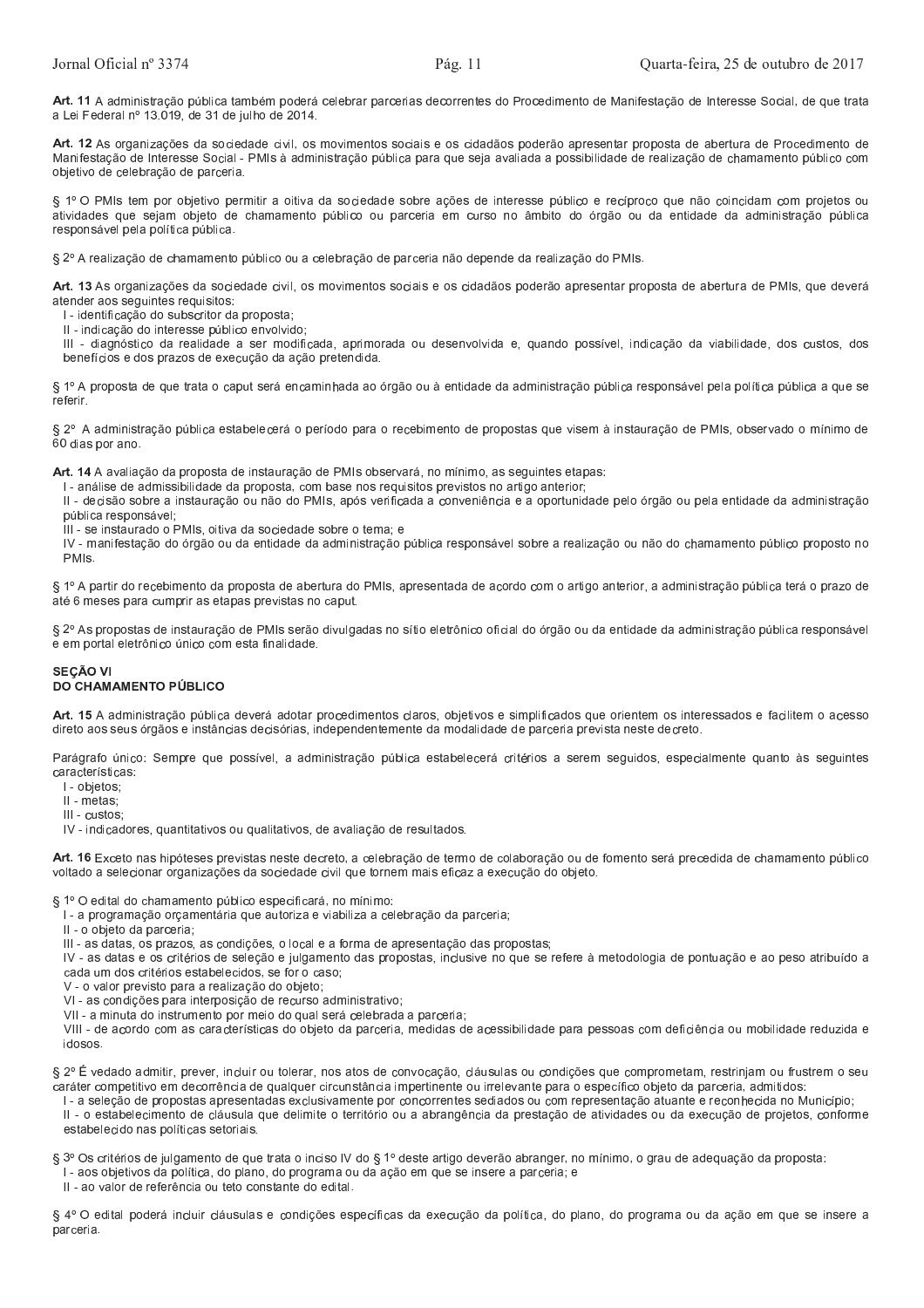§ 5° O edital não exigirá, como condição para a celebração da parceria, que as organizações da sociedade civil possuam certificação ou titulação concedida pelo Poder Público, exceto quando a exigência decorrer de previsão na legislação específica da política setorial.

Art. 17 O edital deverá ser amplamente divulgado em página do sítio eletrônico oficial dos órgãos ou entidades da administração pública na internet, com antecedência mínima de 30 (trinta) dias entre a data de publicação e a de recebimento das propostas.

Art. 18 Os termos de colaboração ou de fomento que envolvam recursos decorrentes de emendas parlamentares às leis orçamentárias anuais e os acordos de cooperação serão celebrados sem chamamento público, exceto, em relação aos acordos de cooperação, quando o objeto envolver a celebração de comodato, doação de bens ou outra forma de compartilhamento de recurso patrimonial, hipótese em que o respectivo chamamento público observará o disposto neste decreto.

Art. 19 A administração pública poderá dispensar a realização do chamamento público:

I - no caso de urgência decorrente de paralisação ou iminência de paralisação de atividades de relevante interesse público, pelo prazo de até 180 dias

II - nos casos de guerra, calamidade pública, grave perturbação da ordem pública ou ameaça à paz social;

III - quando se tratar da realização de programa de proteção a pessoas ameaçadas ou em situação que possa comprometer a sua segurança;

IV - no caso de atividades voltadas ou vinculadas a serviços de educação, saúde e assistência social, desde que executadas por organizações da sociedade civil previamente credenciadas pelo órgão gestor da respectiva política.

Parágrafo único: Para fins de aplicação do inciso IV deste artigo, consideram-se credenciadas as organizações da sociedade civil que atendam ao procedimento definido e instaurado pelo órgão gestor responsável pelos serviços de educação, saúde ou assistência social, independentemente de chamamento, com vistas a reunir documentação mínima exigida em legislação para execução das atividades nas respectivas áreas.

Art. 20 Será considerado inexigível o chamamento público na hipótese de inviabilidade de competição entre as organizações da sociedade civil, em razão da natureza singular do objeto da parceria ou se as metas somente puderem ser atingidas por uma entidade específica, especialmente quando:

I - o objeto da parceria constituir incumbência prevista em acordo, ato ou compromisso internacional, no qual sejam indicadas as instituições que utilizarão os recursos;

II - a parceria decorrer de transferência para organização da sociedade civil que esteja autorizada em lei na qual seja identificada expressamente a entidade beneficiária.

Art. 21 Nas hipóteses dos artigos 19 e 20 deste decreto, a ausência de realização de chamamento público será justificada pela autoridade máxima do órgão ou entidade da administração pública responsável pelo ajuste.

§ 1º Sob pena de nulidade do ato de formalização de parceria prevista neste Decreto, o extrato da justificativa previsto no caput deverá ser publicado, na mesma data em que for efetivado, no sítio oficial da administração pública na internet e, eventualmente, a critério da autoridade máxima do órgão ou entidade da administração pública responsável pelo ajuste, também no meio oficial de publicidade da administração pública.

§ 2º Admite-se a impugnação à justificativa, apresentada no prazo de 5 dias a contar de sua publicação, cujo teor deve ser analisado pela autoridade máxima do órgão ou entidade da administração pública responsável pelo ajuste em até 5 dias da data do respectivo protocolo.

§ 3º Havendo fundamento na impugnação, será revogado o ato que declarou a dispensa ou considerou inexigível o chamamento público, e será imediatamente iniciado o procedimento para a realização do chamamento público, conforme o caso

§ 4º A dispensa e a inexigibilidade de chamamento público, bem como o disposto no artigo 18, não afastam a aplicação dos demais dispositivos deste decreto.

## **SEÇÃO VII** DA COMISSÃO DE SELEÇÃO

Art. 22 As propostas serão julgadas por uma comissão de seleção previamente designada, por ato específico, a ser composta por no mínimo 3 ocupantes de cargos efetivos no quadro permanente da administração pública da área afeta ao objeto do chamamento.

§ 1º O chamamento público para seleção de parcerias executadas com recursos de fundos específicos, como o da criança e do adolescente, do idoso e de defesa de interesses difusos, entre outros, poderá ser realizada pelos respectivos conselhos gestores, conforme legislação específica, respeitadas as exigências da Lei Federal nº 13.019, de 31 de julho de 2014 e deste decreto.

§ 2º Será impedida de participar da comissão de seleção pessoa que, nos últimos 5 anos, tenha mantido relação jurídica ou na qualidade de associado, cooperado, dirigente, conselheiro ou empregado com, ao menos, uma das entidades participantes do chamamento público.

§ 3º Configurado o impedimento previsto no § 2º, deverá ser imediatamente designado membro substituto a fim de viabilizar a realização ou continuidade do processo de seleção.

§ 4º A declaração de impedimento de membro da comissão de seleção não obsta a continuidade do processo de seleção e a celebração de parceria entre a organização da sociedade civil e a administração pública.

### **SECÃO VIII** DO PROCESSO DE SELEÇÃO

Art. 23 A adequação da proposta aos objetivos específicos do programa ou ação em que se insere o tipo de parceria será requisito para participação da organização da sociedade civil no chamamento.

§ 1º Será obrigatoriamente justificada a seleção de proposta que não for a mais adequada ao valor de referência constante do chamamento público.

§ 2º A homologação não gera direito para a organização da sociedade civil à celebração da parceria.

Art. 24 Somente depois de encerrada a etapa competitiva e ordenadas as propostas, a administração pública procederá à verificação dos documentos que comprovem o atendimento pela organização da sociedade civil selecionada dos requisitos previstos nos artigos 30 a 33 do presente decreto.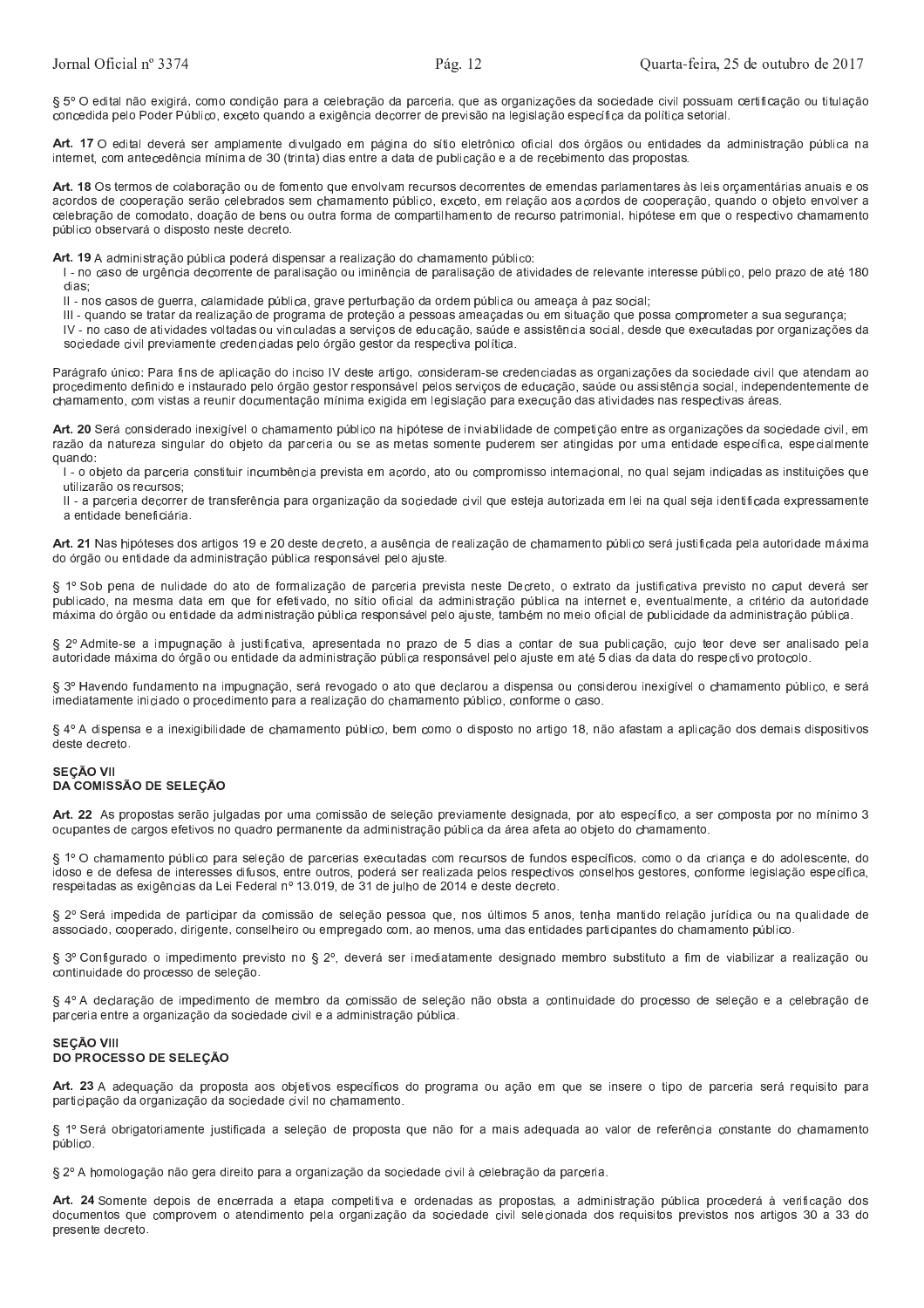§ 1º Na hipótese de a organização da sociedade civil selecionada não atender aos reguisitos exigidos nos artigos 30 a 33 deste decreto, aquela imediatamente mais bem classificada poderá ser convidada a aceitar a celebração de parceria nos termos da proposta por ela apresentada e assim sucessivamente

§ 2º Caso a organização da sociedade civil convidada nos termos do § 1º aceite celebrar a parceria, proceder-se-á à verificação dos documentos que comprovem o atendimento aos requisitos previstos nos artigos 29 a 32 do presente decreto.

# **SECÃO IX**

# DA DIVULGAÇÃO E DA HOMOLOGAÇÃO DE RESULTADOS

Art. 25 A administração pública homologará e divulgará o resultado do julgamento no Jornal Oficial do Município e em página do sítio eletrônico oficial previsto no artigo 17 deste decreto.

Art. 26 A administração pública divulgará o resultado preliminar do processo de seleção no seu sítio eletrônico oficial.

Art. 27 As organizações da sociedade civil poderão apresentar recurso contra o resultado preliminar, no prazo de 5 dias, contado da publicação da decisão, à comissão que a proferiu.

§ 1º Os recursos que não forem reconsiderados pela comissão no prazo de 5 dias, contados do recebimento, deverão ser encaminhados à autoridade competente para decisão final.

§ 2º No caso de seleção realizada por conselho gestor de fundo, a competência para decisão final do recurso deverá observar regulamento próprio do conselho.

§ 3º Concluída a apreciação do recurso e proferida a decisão, considerar-se-á exaurida a esfera administrativa.

Art. 28 Após o julgamento dos recursos ou o transcurso do prazo para interposição de recurso, a administração pública deverá homologar e divulgar, no seu sítio eletrônico oficial, as decisões recursais proferidas e o resultado definitivo do processo de seleção

#### **CAPÍTULO III SECÃO I** DOS REQUISITOS PARA CELEBRAÇÃO DO TERMO DE COLABORAÇÃO E DO TERMO DE FOMENTO

Art. 29 Para celebrar as parcerias previstas neste decreto, as organizações da sociedade civil deverão ser regidas por normas de organização interna que prevejam, expressamente:

I - objetivos voltados à promoção de atividades e finalidades de relevância pública e social;

Il - que, em caso de dissolução da entidade, o respectivo patrimônio líquido seja transferido a outra pessoa jurídica de igual natureza que preencha os requisitos deste decreto e cujo objeto social seja, preferencialmente, o mesmo da entidade extinta: III - escrituração de acordo com os princípios fundamentais de contabilidade e com as Normas Brasileiras de Contabilidade; IV - nossuir:

a) no mínimo um ano de existência, com cadastro ativo, comprovados por meio de documentação emitida pela Secretaria da Receita Federal do Brasil, com base no Cadastro Nacional da Pessoa Jurídica - CNPJ;

b) experiência prévia na realização, com efetividade, do objeto da parceria ou de natureza semelhante;

c) instalações, condições materiais e capacidade técnica e operacional para o desenvolvimento das atividades ou projetos previstos na parceria e o cumprimento das metas estabelecidas

§ 1º Na celebração de acordos de cooperação, somente será exigido o reguisito previsto no inciso l.

§ 2º Serão dispensadas do atendimento ao disposto nos incisos I e II as organizações religiosas.

§ 3º Para fins de atendimento do previsto na alínea "c" do inciso IV, não será necessária a demonstração de capacidade instalada prévia.

Art. 30 Para a celebração da parceria, a administração pública convocará a organização da sociedade civil selecionada para, no prazo de 15 dias, apresentar o seu plano de trabalho, que deverá conter, no mínimo, os seguintes elementos:

I - descrição da realidade que será objeto da parceria, devendo ser demonstrado o nexo entre essa realidade e as atividades ou projetos e metas a serem atingidas:

Il - descrição de metas a serem atingidas e de atividades ou projetos a serem executados;

III - previsão de receitas e de despesas a serem realizadas na execução das atividades ou dos projetos abrangidos pela parceria;

IV - forma de execução das atividades ou dos projetos e de cumprimento das metas a eles atreladas:

V - definição dos parâmetros a serem utilizados para a aferição do cumprimento das metas;

VI - os valores a serem repassados mediante cronograma de desembolso

§ 1º A previsão de receitas e despesas de que trata o inciso III do caput deverá incluir os elementos indicativos da mensuração da compatibilidade dos custos apresentados com os preços praticados no mercado ou com outras parcerias da mesma natureza, tais como cotações, tabelas de preços de associações profissionais, publicações especializadas ou quaisquer outras fontes de informação disponíveis ao público.

§ 2º Somente será aprovado o plano de trabalho que estiver de acordo com as informações já apresentadas na proposta, observados os termos e as condições constantes no edital.

§ 3º Para fins do disposto no § 2º, a administração pública poderá solicitar a realização de ajustes no plano de trabalho, observados os termos e as condições da proposta e do edital.

§ 4º O prazo para realização de ajustes no plano de trabalho será de 15 dias, contado da data de recebimento da solicitação apresentada à organização da sociedade civil na forma do § 3º.

§ 5º A aprovação do plano de trabalho não gerará direito à celebração da parceria.

§6º No caso dos projetos inscritos em editais relacionados à Lei 8.984/2002 e alterações, a apresentação do plano de trabalho será prévia e seguirá o disposto no artigo, excetuando-se os parágrafos 2º e 4º.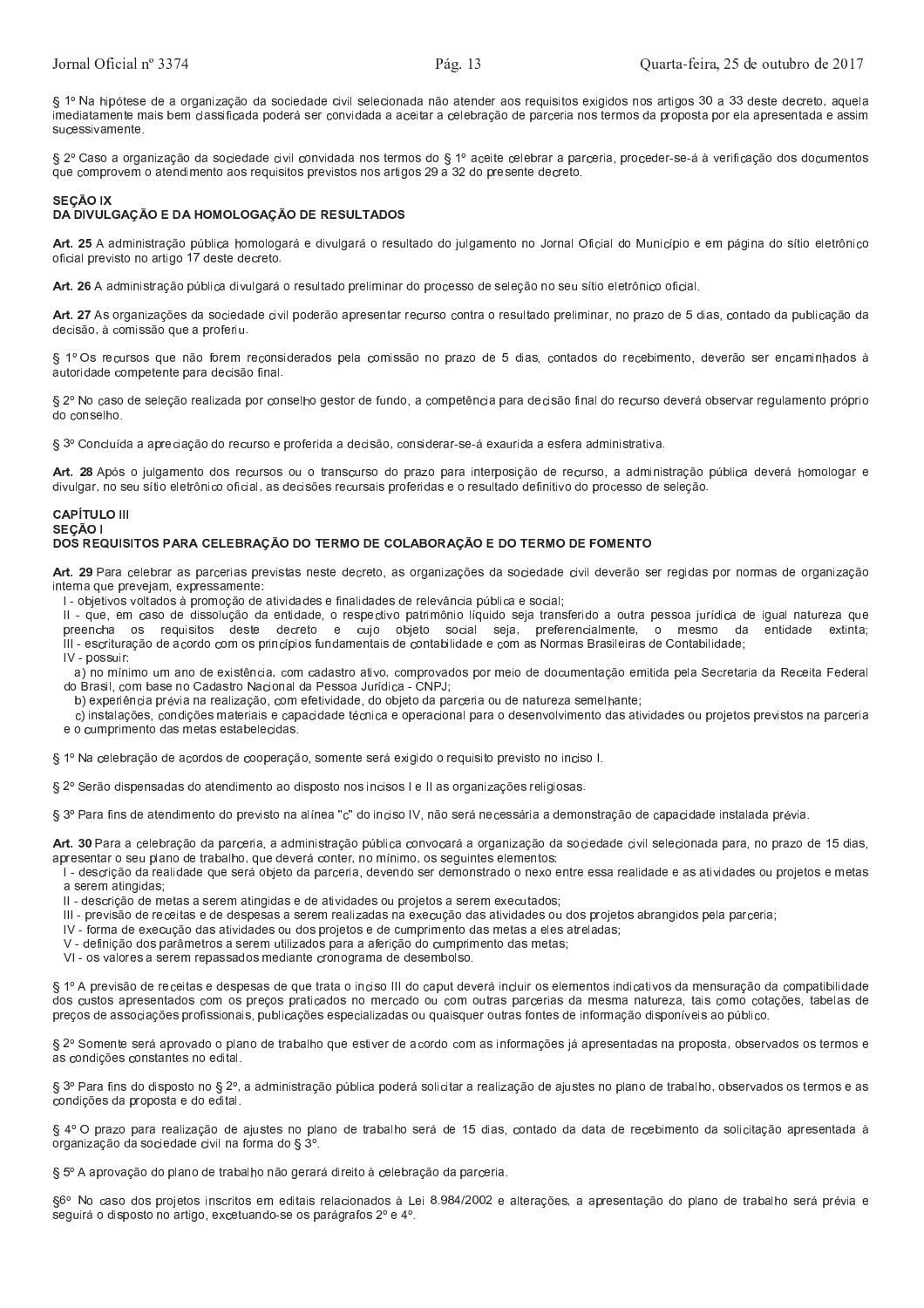Art. 31 Além da apresentação do plano de trabalho, a organização da sociedade civil selecionada, no prazo de que trata o caput do artigo 30 deste decreto, deverá apresentar os seguintes documentos:

I - cópia do estatuto registrado e suas alterações, em conformidade com as exigências previstas no artigo 29 do presente decreto;

II - comprovante de inscrição no Cadastro Nacional da Pessoa Jurídica - CNPJ, emitido no sítio eletrônico oficial da Secretaria da Receita Federal do Brasil.

III - comprovantes de experiência prévia na realização do objeto da parceria ou de objeto de natureza semelhante de, no mínimo, 1 ano de capacidade técnica e operacional, podendo ser admitidos, sem prejuízo de outros:

a) instrumentos de parceria firmados com órgãos e entidades da administração pública, organismos internacionais, empresas ou outras organizações da sociedade civil:

b) relatórios de atividades com comprovação das ações desenvolvidas;

c) publicações, pesquisas e outras formas de produção de conhecimento realizadas pela organização da sociedade civil ou a respeito dela;

d) currículos profissionais de integrantes da organização da sociedade civil, sejam dirigentes, conselheiros, associados, cooperados, empregados entre outros

e) declarações de experiência prévia e de capacidade técnica no desenvolvimento de atividades ou projetos relacionados ao objeto da parceria ou de natureza semelhante, emitidas por órgãos públicos, instituições de ensino, redes, organizações da sociedade civil, movimentos sociais, empresas públicas ou privadas, conselhos, comissões ou comitês de políticas públicas; ou

f) prêmios de relevância recebidos no País ou no exterior pela organização da sociedade civil.

IV - Certidão de Débitos Relativos a Créditos Tributários Federais e à Dívida Ativa da União;

V - Certificado de Regularidade do Fundo de Garantia do Tempo de Serviço - CRF/FGTS;

VI - Certidão Negativa de Débitos Trabalhistas - CNDT:

VII - Certidão de Débitos Relativos a Créditos Tributários Estaduais e à Dívida Ativa Estadual;

VIII - Certidão Liberatória do TCE-PR;

IX - Certidão Negativa Unificada - Prefeitura do Município de Londrina

X - Certidão Liberatório da Controladoria Geral do Município.

XI - relação nominal atualizada dos dirigentes da organização da sociedade civil, conforme o estatuto, com endereço, telefone, endereço de correio eletrônico, número e órgão expedidor da carteira de identidade e número de registro no Cadastro de Pessoas Físicas - CPF de cada um deles.

XII - cópia de documento que comprove que a organização da sociedade civil funciona no endereço por ela declarado, como conta de consumo ou contrato de locação;

XIII - declaração do representante legal da organização da sociedade civil com informação de que a organização e seus dirigentes não incorrem em quaisquer das vedações previstas no artigo 37 do presente decreto, as quais deverão estar descritas no documento; e

XIV - declaração do representante legal da organização da sociedade civil sobre a existência de instalações e outras condições materiais da organização ou sobre a previsão de contratar ou adquirir com recursos da parceria.

§ 1º A capacidade técnica e operacional da organização da sociedade civil independe da capacidade já instalada, admitida a contratação de profissionais, a aquisição de bens e equipamentos ou a realização de serviços de adequação de espaço físico para o cumprimento do objeto da parceria.

§ 2º Serão consideradas regulares, para fins de cumprimento do disposto dos incisos IV a VI do caput, as certidões positivas com efeito de negativas.

§ 3º As organizações da sociedade civil ficarão dispensadas de reapresentar as certidões de que tratam os incisos IV a VI do caput que estiverem vencidas no momento da análise, desde que estejam disponíveis eletronicamente.

§ 4º A organização da sociedade civil deverá comunicar alterações em seus atos societários e em seu quadro de dirigentes, quando houver.

Art. 32 Além dos documentos relacionados no artigo 31, a organização da sociedade civil, por meio de seu representante legal, deverá apresentar, no prazo de que trata o caput do artigo 30, declaração de que:

I - não há, em seu quadro de dirigentes:

a) membro de Poder ou do Ministério Público ou dirigente de órgão ou entidade da administração pública municipal; e

b) cônjuge, companheiro ou parente em linha reta, colateral ou por afinidade, até o segundo grau, das pessoas mencionadas na alínea "a" deste inciso:

c) nenhum servidor ou seu cônjuge, companheiro ou parente em linha reta, colateral ou por afinidade, até o terceiro grau atuando como diretor, proprietário, controlador ou integrante de conselho de empresa fornecedora ou que realiza qualquer modalidade de contrato com o Município.

II - não contratará, para prestação de servicos, servidor ou empregado público, inclusive aquele que exerca cargo em comissão ou função de confiança, de órgão ou entidade da administração pública celebrante, ou seu cônjuge, companheiro ou parente em linha reta, colateral ou por afinidade, até o segundo grau, ressalvadas as hipóteses previstas em lei específica e na lei de diretrizes orçamentárias; e

III - não serão remunerados, a qualquer título, com os recursos repassados

a) membro de Poder ou do Ministério Público ou dirigente de órgão ou entidade da administração pública municipal:

b) servidor ou empregado público, inclusive aquele que exerça cargo em comissão ou função de confiança, de órgão ou entidade da administração pública celebrante, ou seu cônjuge, companheiro ou parente em linha reta, colateral ou por afinidade, até o segundo grau, ressalvadas as hipóteses previstas em lei específica e na lei de diretrizes orçamentárias;

c) pessoas naturais condenadas pela prática de crimes contra a administração pública ou contra o patrimônio público, de crimes eleitorais para os quais a lei comine pena privativa de liberdade, e de crimes de lavagem ou ocultação de bens, direitos e valores.

Art. 33 Caso se verifique irregularidade formal nos documentos apresentados nos termos dos artigos 31 e 32 ou quando as certidões referidas nos incisos IV a VI do caput do artigo 31 deste decreto estiverem com prazo de vigência expirado e novas certidões não estiverem disponíveis eletronicamente, a organização da sociedade civil será notificada para, no prazo de 15 dias, regularizar a documentação, sob pena de não celebração da parceria.

Art. 34 A celebração e a formalização do termo de colaboração e do termo de fomento dependerão da adoção das seguintes providências pela administração pública:

I - realização de chamamento público, ressalvadas as hipóteses previstas neste decreto;

II - indicação expressa da existência de prévia dotação orçamentária para execução da parceria;

III - demonstração de que os objetivos e finalidades institucionais e a capacidade técnica e operacional da organização da sociedade civil foram avaliados e são compatíveis com o objeto;

IV - aprovação do plano de trabalho, a ser apresentado nos termos deste decreto:

V - emissão de parecer do setor técnico competente da secretaria ou entidade, que deverá pronunciar- se, de forma expressa, a respeito:

a) do mérito da proposta, em conformidade com a modalidade de parceria adotada;

b) da identidade e da reciprocidade de interesse das partes na realização, em mútua cooperação, da parceria;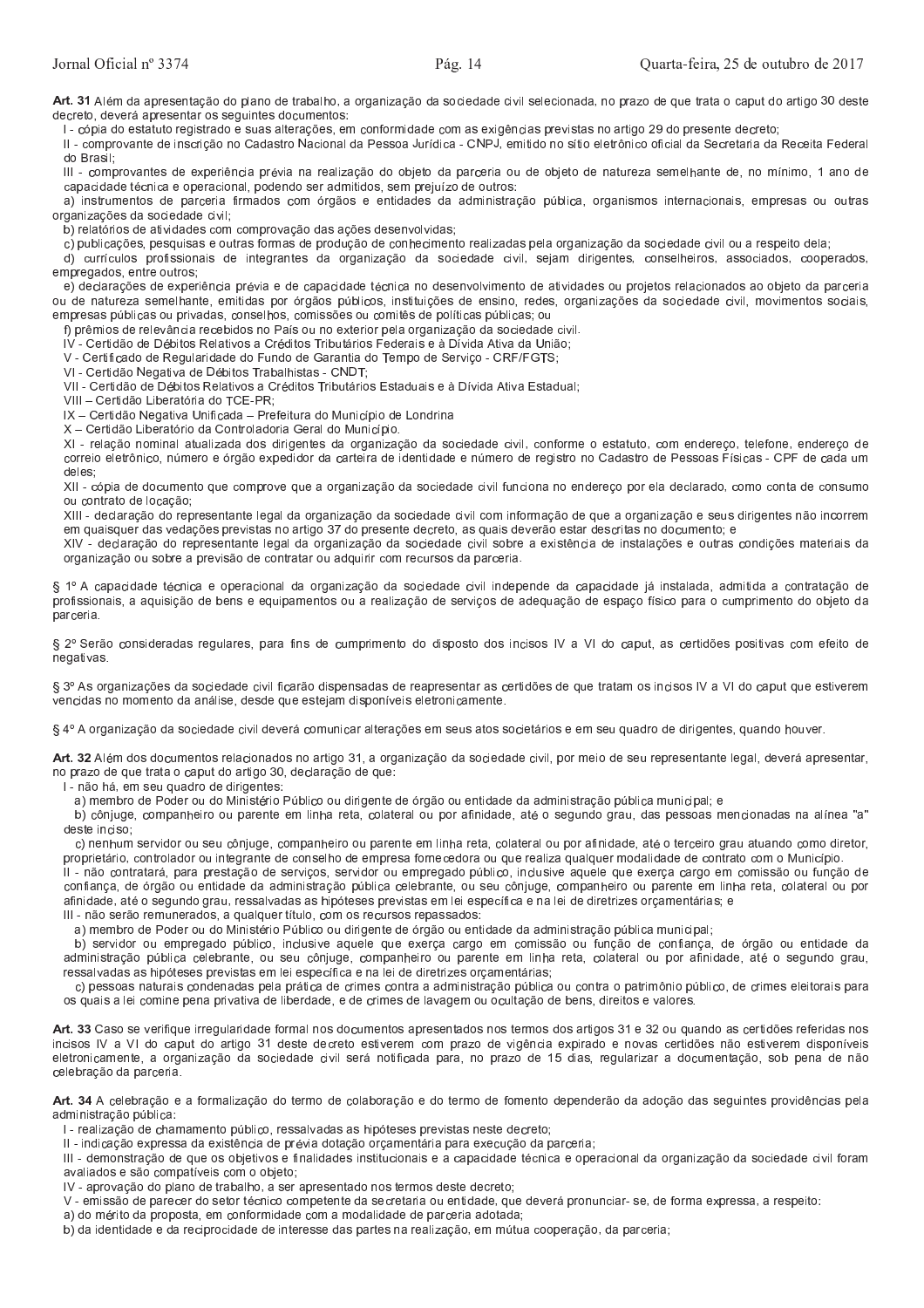c) da viabilidade de sua execução referente à compatibilidade entre os valores apresentados no plano de trabalho e o valor de referência ou teto indicado no edital;

d) da verificação do cronograma de desembolso;

e) da descrição de quais serão os meios disponíveis a serem utilizados para a fiscalização da execução da parceria, assim como dos procedimentos que deverão ser adotados para avaliação da execução física e financeira, no cumprimento das metas e objetivos;

f) da designação do gestor da parceria e respectivo suplente;

g) da designação da comissão de monitoramento e avaliação da parceria;

.<br>VI - emissão de parecer jurídico quanto aos aspectos da legalidade da parceria, contendo a análise do respectivo termo e a rubrica na minuta aprovada:

§ 1º O parecer jurídico não abrangerá a análise de conteúdo técnico de documentos do processo sendo condição de sua emissão a completa instrução processual.

§ 2º O parecer jurídico individual em cada processo será dispensado quando já houver parecer sobre minuta-padrão

§ 3º Não será exigida contrapartida financeira como requisito para celebração de parceria, facultada a exigência de contrapartida em bens e serviços cuja expressão monetária será obrigatoriamente identificada no termo de colaboração ou de fomento.

§ 4º Na hipótese de o gestor da parceria deixar de ser agente público ou ser lotado em outro órgão ou entidade, a autoridade competente deverá designar novo gestor, assumindo, enquanto isso não ocorrer, todas as obrigações do gestor, com as respectivas responsabilidades.

§ 5º Caso a organização da sociedade civil adquira equipamentos e materiais permanentes com recursos provenientes da celebração da parceria, o bem será gravado com cláusula de inalienabilidade, e ela deverá formalizar promessa de transferência da propriedade à administração pública, na hipótese de sua extinção.

§ 6º Será impedida de participar como gestor ou suplente da parceria ou como membro da comissão de monitoramento e avaliação pessoa que, nos últimos 5 anos, tenha mantido relação jurídica com, ao menos, uma das organizações da sociedade civil partícipes.

§ 7º Configurado o impedimento do § 6º desta cláusula, deverá ser designado gestor ou suplente que possua qualificação técnica equivalente à do substituído.

§ 8º Caso o parecer técnico ou o parecer jurídico de que tratam, respectivamente, os incisos V e VI do caput concluam pela possibilidade de celebração da parceria com ressalvas, deverá o gestor sanar os aspectos ressalvados ou, mediante ato formal, exarado pela autoridade competente máxima do órgão ou entidade da administração pública, justificar a preservação desses aspectos ou sua exclusão.

Art. 35 Será obrigatória a estipulação do destino a ser dado aos bens remanescentes da parceria.

Parágrafo único: Os bens remanescentes adquiridos com recursos transferidos poderão, a critério da autoridade competente da administração pública, ser doados quando, após a consecução do objeto, não forem necessários para assegurar a continuidade do objeto pactuado, observado o disposto no respectivo termo e na legislação vigente.

Art. 36 O termo de fomento, o termo de colaboração e o acordo de cooperação somente produzirão efeitos jurídicos após a publicação dos respectivos extratos no meio oficial de publicidade do Município.

## **SECÃO II DAS VEDAÇÕES**

Art. 37 Ficará impedida de celebrar qualquer modalidade de parceria prevista neste decreto a organização da sociedade civil que:

l - não esteja regularmente constituída ou, se estrangeira, não esteja autorizada a funcionar no território nacional;

- II esteja omissa no dever de prestar contas de parceria anteriormente celebrada com a administração pública municipal;
- III que tenha em seu quadro de dirigentes qualquer das hipóteses previstas no inciso I, do artigo 32, deste decreto;

IV - tenha tido as contas rejeitadas pela administração pública nos últimos 5 anos, exceto se:

- a) for sanada a irregularidade que motivou a rejeição e quitados os débitos eventualmente imputados;
- b) for reconsiderada ou revista a decisão pela rejeição,
- c) a apreciação das contas estiver pendente de decisão sobre recurso com efeito suspensivo.

V - tenha sido punida com uma das seguintes sanções, pelo período que durar a penalidade:

- a) suspensão de participação em licitação e impedimento de contratar com o Município;
- b) declaração de inidoneidade para licitar ou contratar com a Administração Pública;
- c) a prevista no inciso II do artigo 54 deste decreto;
- d) a prevista no inciso III do artigo 54 deste decreto.

VI - tenha tido contas de parceria julgadas irregulares ou rejeitadas por Tribunal ou Conselho de Contas de qualquer esfera da Federação, em decisão irrecorrível, nos últimos 8 anos;

- VII tenha entre seus dirigentes pessoa.
- a) cujas contas relativas a parcerias tenham sido julgadas irregulares ou rejeitadas por Tribunal ou Conselho de Contas de qualquer esfera da Federação, em decisão irrecorrível, nos últimos 8 anos.

b) julgada responsável por falta grave e inabilitada para o exercício de cargo em comissão ou função de confiança, enguanto durar a inabilitação:

c) considerada responsável por ato de improbidade, enquanto durarem os prazos estabelecidos nos incisos I, II e III do artigo 12 da Lei Federal nº 8.429, de 2 de junho de 1992.

§ 1º Nas hipóteses deste artigo, é igualmente vedada a transferência de novos recursos no âmbito de parcerias em execução, garantido o contraditório, excetuando-se os casos de serviços essenciais que não podem ser adiados sob pena de prejuízo ao erário ou à população, desde que precedida de expressa e fundamentada autorização do Prefeito Municipal no âmbito da administração direta ou do titular máximo da entidade da administração indireta, sob pena de responsabilidade solidária.

§ 2º Em quaisquer das hipóteses previstas no caput, persiste o impedimento para celebrar parceria enquanto não houver o ressarcimento do dano ao erário, pelo qual seja responsável a organização da sociedade civil ou seu dirigente.

§ 3º Os requisitos previstos nos incisos II a VII deste artigo deverão ser comprovados mediante declaração do dirigente da organização.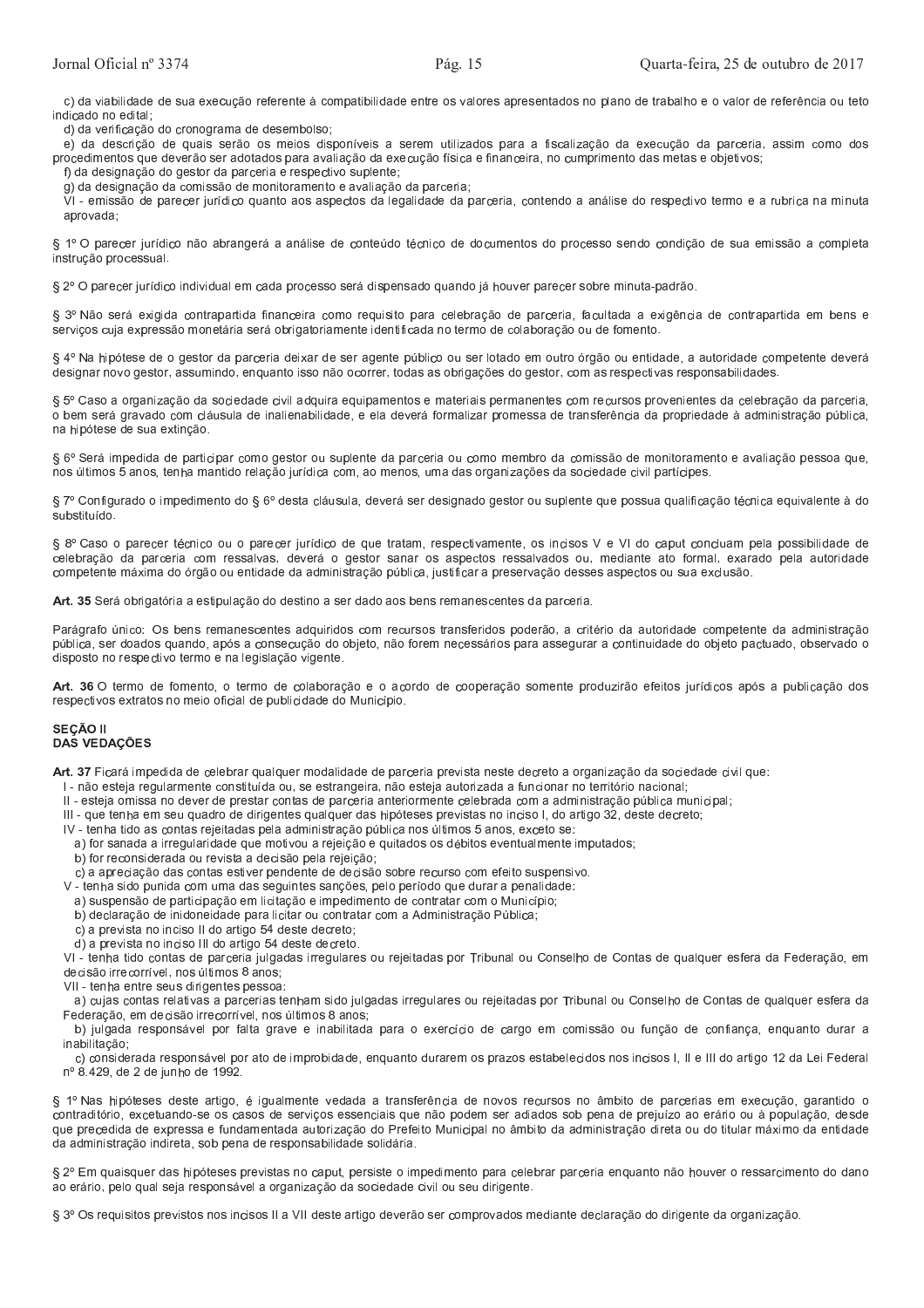§ 4º Para os fins do disposto na alínea "a" do inciso IV e no § 2º, não serão considerados débitos que decorram de atrasos na liberação de repasses pela administração pública ou que tenham sido objeto de parcelamento, se a organização da sociedade civil estiver em situação regular no parcelamento.

§ 5º A vedação prevista no inciso III não se aplica à celebração de parcerias com entidades que, pela sua própria natureza, sejam constituídas pelas autoridades referidas naquele inciso, sendo vedado que a mesma pessoa figure no termo de colaboração, no termo de fomento ou no acordo de cooperação simultaneamente como dirigente e administrador público.

§ 6º Não são considerados membros de Poder os integrantes de conselhos de direitos e de políticas públicas.

Art. 38 É vedada a celebração de parcerias previstas neste decreto que tenham por objeto, envolvam ou incluam, direta ou indiretamente, delegação das funções de regulação, de fiscalização, do exercício do poder de polícia ou de outras atividades exclusivas do Estado.

#### **CAPÍTULO IV** DA FORMALIZAÇÃO E DA EXECUÇÃO SEÇÃO I **DISPOSIÇÕES PRELIMINARES**

Art. 39 As parcerias serão formalizadas mediante a celebração de termo de colaboração, de termo de fomento, ou de acordo de cooperação, conforme o caso, que terá como cláusulas essenciais:

I - a descrição do objeto pactuado;

II - as obrigações das partes;

III - quando for o caso, a dotação orçamentária da despesa;

IV - a contrapartida, quando for o caso, observado o disposto no § 3º do artigo 34 deste decreto;

V - a vigência e as hipóteses de prorrogação;

VI - a obrigação de prestar contas com definição de forma, metodologia e prazos;

VII - a forma de monitoramento e avaliação, com a indicação dos recursos humanos e tecnológicos que serão empregados na atividade ou, se for o caso, a indicação da participação de apoio técnico nos termos previstos no § 1º do artigo 50 deste decreto;

VIII - a obrigatoriedade de restituição de recursos, nos casos previstos neste decreto;

IX - a definição, se for o caso, da titularidade dos bens e direitos remanescentes na data da conclusão ou extinção da parceria e que, em razão de sua execução, tenham sido adquiridos, produzidos ou transformados com recursos repassados pela administração pública;

X - a prerrogativa atribuída à administração pública para assumir ou transferir a responsabilidade pela execução do objeto, no caso de paralisação, de modo a evitar sua descontinuidade;

XI - quando for o caso, a obrigação de a organização da sociedade civil manter e movimentar os recursos em conta bancária específica, observado o disposto no artigo 47 deste decreto;

XII - o livre acesso dos agentes da administração pública, do controle interno e do Tribunal de Contas correspondente aos processos, aos documentos e às informações relacionadas a termos de colaboração ou a termos de fomento, bem como aos locais de execução do respectivo objeto,

XIII - a faculdade dos partícipes rescindirem o instrumento, a qualquer tempo, com as respectivas condições, sanções e delimitações claras de responsabilidades, além da estipulação de prazo mínimo de antecedência para a publicidade dessa intenção, que não poderá ser inferior a 60 dias

XIV - a indicação do foro para dirimir as dúvidas decorrentes da execução da parceria, estabelecendo a obrigatoriedade da prévia tentativa de solução administrativa, com a participação de órgão encarregado de assessoramento jurídico integrante da estrutura da administração pública;

XV - a responsabilidade exclusiva da organização da sociedade civil pelo gerenciamento administrativo e financeiro dos recursos recebidos, inclusive no que diz respeito às despesas de custeio, de investimento e de pessoal;

XVI - a responsabilidade exclusiva da organização da sociedade civil pelo pagamento dos encargos trabalhistas, previdenciários, fiscais e comerciais relacionados à execução do objeto previsto no termo de colaboração ou de fomento, não implicando responsabilidade solidária ou subsidiária da administração pública a inadimplência da organização da sociedade civil em relação ao referido pagamento, os ônus incidentes sobre o objeto da parceria ou os danos decorrentes de restrição à sua execução.

Parágrafo único: Constará como anexo do termo de colaboração, do termo de fomento ou do acordo de cooperação o plano de trabalho, que deles será parte integrante e indissociável.

## SEÇÃO II **DAS DESPESAS**

Art. 40 As despesas relacionadas à execução da parceria serão executadas nos termos deste decreto, sendo vedado:

I - utilizar recursos para finalidade alheia ao objeto da parceria;

II - pagar, a qualquer título, servidor ou empregado público com recursos vinculados à parceria, salvo nas hipóteses previstas em lei específica e na lei de diretrizes orçamentárias.

Art. 41 Poderão ser pagas, entre outras despesas, com recursos vinculados à parceria:

I - remuneração da equipe encarregada da execução do plano de trabalho, inclusive de pessoal próprio da organização da sociedade civil, durante a vigência da parceria, compreendendo as despesas com pagamentos de impostos, contribuições sociais, Fundo de Garantia do Tempo de Serviço - FGTS, férias, décimo terceiro salário, salários proporcionais, verbas rescisórias e demais encargos sociais e trabalhistas;

II - diárias referentes a deslocamento, hospedagem e alimentação nos casos em que a execução do objeto da parceria assim o exija;

III - custos indiretos necessários à execução do objeto, seja qual for a proporção em relação ao valor total da parceria;

IV - aquisição de equipamentos e materiais permanentes essenciais à consecução do objeto e serviços de adequação de espaço físico, desde que necessários à instalação dos referidos equipamentos e materiais.

§ 1º A inadimplência da administração pública não transfere à organização da sociedade civil a responsabilidade pelo pagamento de obrigações vinculadas à parceria com recursos próprios.

§ 2º A inadimplência da organização da sociedade civil em decorrência de atrasos na liberação de repasses relacionados à parceria não poderá acarretar restrições à liberação de parcelas subsequentes.

§ 3º O pagamento de remuneração da equipe contratada pela organização da sociedade civil com recursos da parceria não gera vínculo trabalhista com o poder público.

# **SEÇÃO III** DA LIBERAÇÃO DOS RECURSOS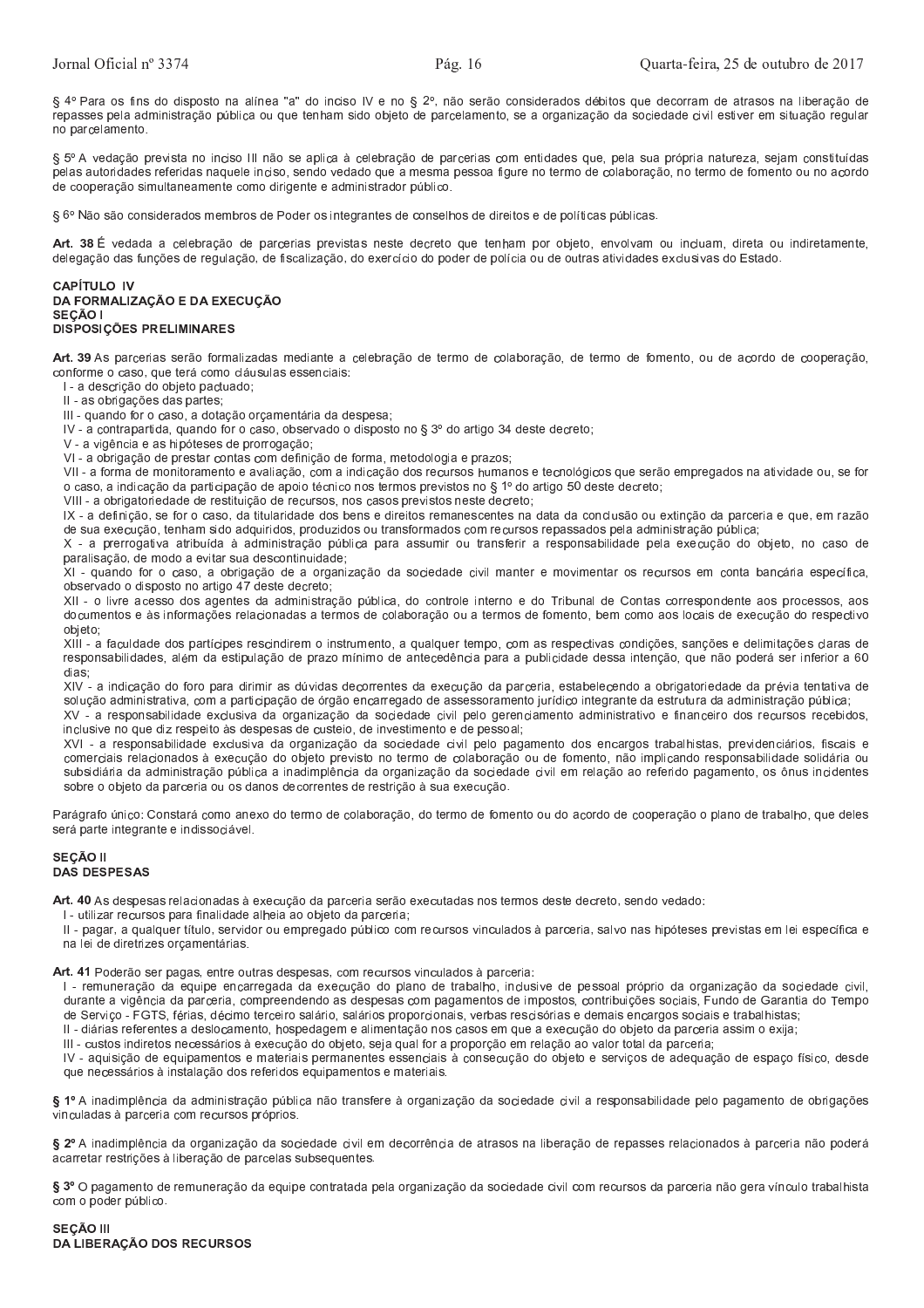Art. 42 É responsabilidade do gestor atestar a possibilidade da liberação das parcelas dos recursos transferidos em estrita conformidade com o cronograma de desembolso aprovado, exceto nos casos a seguir, garantido o contraditório, nos quais ficarão retidas até o saneamento das impropriedades:

l - quando houver evidências de irregularidade na aplicação de parcela anteriormente recebida;

Il - quando constatado desvio de finalidade na aplicação dos recursos ou o inadimplemento da organização da sociedade civil em relação a obrigações estabelecidas no termo de colaboração ou de fomento;

III - quando a organização da sociedade civil deixar de adotar sem iustificativa suficiente as medidas saneadoras apontadas pela administração pública ou pelos órgãos de controle interno ou externo.

Parágrafo único: A prestação de contas das parcerias deverá obedecer às regras estabelecidas em normas específicas da administração pública.

Art. 43 Nas parcerias cuja duração exceda um ano, é obrigatória a prestação de contas de acordo com as regras estabelecidas em normas específicas da administração pública.

Art. 44 A administração pública deverá viabilizar o acompanhamento pela internet dos processos de liberação de recursos referentes às parcerias celebradas nos termos deste Decreto

#### **SECÃO IV**

# DA MOVIMENTAÇÃO E APLICAÇÃO FINANCEIRA DOS RECURSOS

Art. 45 Os recursos recebidos em decorrência da parceria serão depositados em conta corrente específica isenta de tarifa bancária na instituição financeira pública determinada pela administração pública.

Parágrafo único. Os rendimentos de ativos financeiros serão aplicados no objeto da parceria, estando sujeitos às mesmas condições de prestação de contas exigidas para os recursos transferidos.

Art. 46 Por ocasião da conclusão, denúncia, rescisão ou extinção da parceria, os saldos financeiros remanescentes, inclusive os provenientes das receitas obtidas das aplicações financeiras realizadas, serão devolvidos à administração pública no prazo improrrogável de 30 dias, sob pena de imediata instauração de tomada de contas especial do responsável, providenciada pela autoridade competente.

Art. 47 Toda a movimentação de recursos no âmbito da parceria será realizada mediante transferência eletrônica sujeita à identificação do beneficiário final e à obrigatoriedade de depósito em sua conta bancária.

Parágrafo único: Os pagamentos deverão ser realizados mediante crédito na conta bancária de titularidade dos fornecedores e prestadores de serviços.

#### **SECÃO V DAS ALTERAÇÕES**

Art. 48 A vigência da parceria poderá ser alterada mediante solicitação da organização da sociedade civil, devidamente formalizada e justificada, a ser apresentada à administração pública em, no mínimo, 30 dias antes do término de sua vigência

Parágrafo único. A prorrogação de ofício da vigência do termo de colaboração ou de fomento deve ser feita pela administração pública, antes do seu término, quando ela der causa a atraso na liberação dos recursos, limitado ao exato período do atraso verificado.

Art. 49 O plano de trabalho da parceria poderá ser revisto para alteração de valores ou de metas, mediante termo aditivo ou por apostilamento, conforme o caso, ao plano de trabalho original.

#### **SECÃO VI** DO MONITORAMENTO E AVALIAÇÃO

Art. 50 A administração pública promoverá o monitoramento e a avaliação do cumprimento do objeto da parceria.

§ 1º Para a implementação do disposto no caput, a administração pública poderá valer-se do apoio técnico de terceiros.

§ 2º Nas parcerias com vigência superior a 1 ano, a administração pública realizará, sempre que possível, pesquisa de satisfação com os beneficiários do plano de trabalho e utilizará os resultados como subsídio na avaliação da parceria celebrada e do cumprimento dos objetivos pactuados, bem como na reorientação e no aiuste das metas e atividades definidas.

§ 3º Para a implementação do disposto no § 2º, a administração pública poderá valer-se do apoio técnico de terceiros, com conhecimento na área, contratado de acordo com o ordenamento jurídico.

Art. 51 O gestor de cada termo emitirá relatório técnico de monitoramento e avaliação da parceria celebrada mediante termo de colaboração ou termo de fomento e o submeterá à comissão de monitoramento e avaliação designada, que o homologará, independentemente da obrigatoriedade de apresentação da prestação de contas devida pela organização da sociedade civil.

§ 1º O relatório técnico de monitoramento e avaliação da parceria, sem prejuízo de outros elementos, deverá conter:

I - descrição sumária das atividades e metas estabelecidas;

II - análise das atividades realizadas, do cumprimento das metas e do impacto do benefício social obtido em razão da execução do objeto até o período, com base nos indicadores estabelecidos e aprovados no plano de trabalho;

III - valores efetivamente transferidos pela administração pública;

IV - análise dos documentos comprobatórios das despesas apresentados pela organização da sociedade civil na prestação de contas, quando não for comprovado o alcance das metas e resultados estabelecidos no respectivo termo de colaboração ou de fomento;

V - análise das eventuais auditorias realizadas pelo controle interno e externo, no âmbito da fiscalização preventiva, bem como de suas conclusões e das medidas que tomaram em decorrência dessas auditorias.

§ 2º No caso de parcerias financiadas com recursos de fundos específicos, o monitoramento e a avaliação serão realizados pelos respectivos conselhos gestores, respeitadas as exigências deste decreto.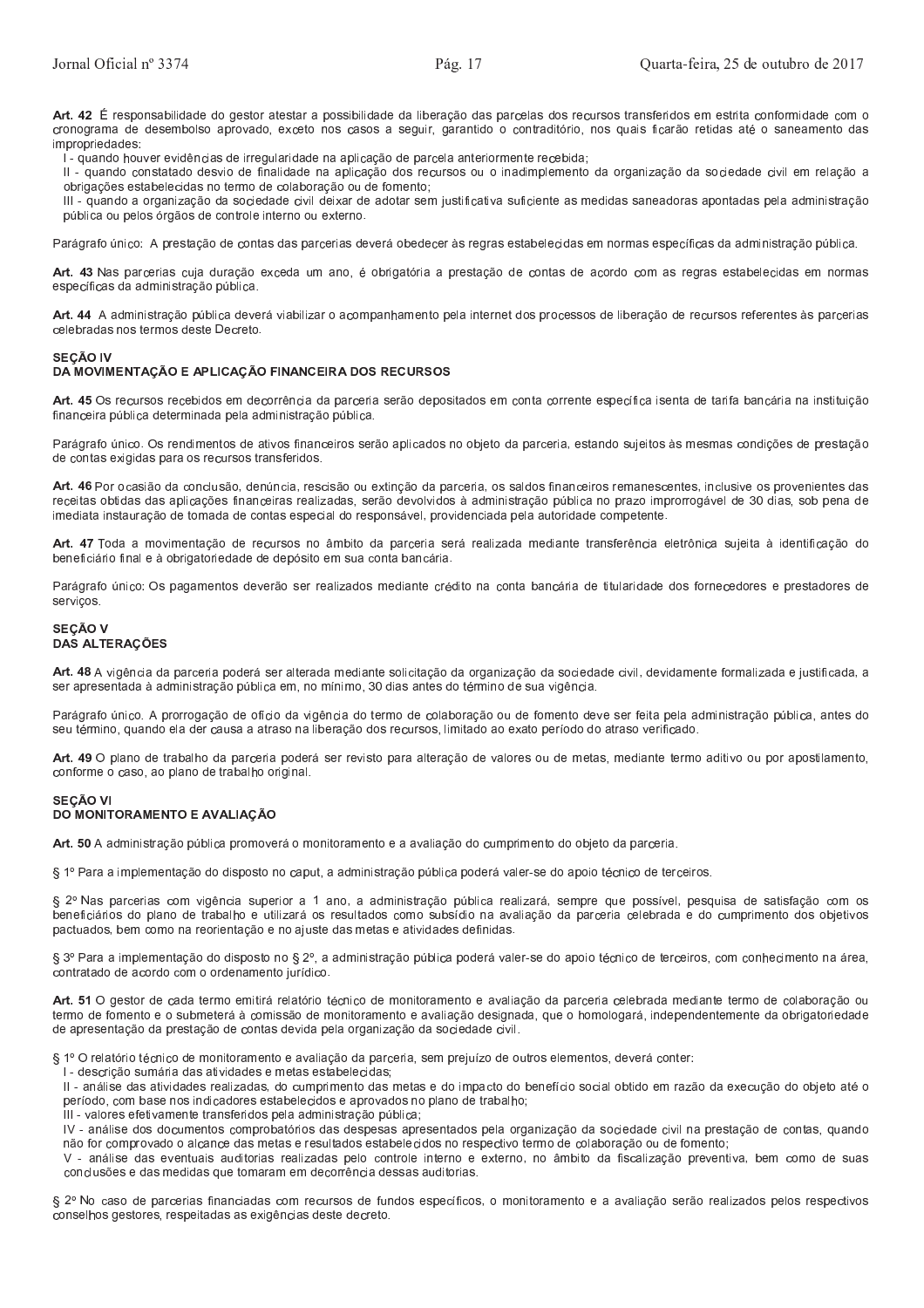Art. 52 Sem prejuízo da fiscalização pela administração pública e pelos órgãos de controle, a execução da parceria será acompanhada e fiscalizada pelos conselhos de políticas públicas das áreas correspondentes.

Parágrafo único: As parcerias de que trata este decreto estarão também sujeitas aos mecanismos de controle social previstos na legislação.

## SECÃO VII **DO GESTOR**

Art. 53 São obrigações do gestor:

I - acompanhar, monitorar e fiscalizar a execução da parceria;

Il - informar ao seu superior hierárquico a existência de fatos que comprometam ou possam comprometer as atividades ou metas da parceria e de indícios de irregularidades na gestão dos recursos, bem como as providências adotadas ou que serão adotadas para sanar os problemas detectados

III - emitir parecer técnico conclusivo de análise da prestação de contas final, levando em consideração o conteúdo do relatório técnico de monitoramento e avaliação de que trata o artigo 51 deste decreto;

IV - indicar a necessidade de disponibilização de materiais e equipamentos tecnológicos necessários às atividades de monitoramento e avaliacão:

V - agir de forma precipuamente preventiva, pautando-se, dentre outros, pelos princípios da legalidade, impessoalidade, moralidade, publicidade, proporcionalidade, razoabilidade, finalidade, motivação, eficiência e interesse público, tendo as atribuições e responsabilidades definidas neste decreto, sem prejuízo de outras estabelecidas em normas específicas.

§ 1º Todas as parcerias devem ser precedidas de indicação do gestor e de seu suplente, com suas respectivas matrículas, pela autoridade competente da administração pública, mediante ciência expressa.

§ 2º Nas hipóteses em que se exija conhecimento especializado, poderá ser indicado, pela autoridade competente um agente público com experiência técnica em relação ao objeto da parceria envolvida para que auxilie o gestor no desempenho de algumas das suas atribuições, sempre, sob sua responsabilidade.

§ 3º O gestor e o agente público indicado na forma do parágrafo anterior serão responsabilizados funcionalmente no caso de não cumprimento de suas atribuições, assegurados, em todos os casos, o contraditório e a ampla defesa.

#### **CAPÍTULO V** DA RESPONSABILIDADE E DAS SANCÕES

Art. 54 Pela execução da parceria em desacordo com o plano de trabalho e com as normas deste Decreto e da legislação específica, a administração pública poderá, garantida a prévia defesa, aplicar à organização da sociedade civil parceira as seguintes sanções:

I - advertência:

II - suspensão temporária da participação em chamamento público e impedimento de celebrar parceria ou contrato com órgãos e entidades da esfera de governo da administração pública sancionadora, por prazo não superior a 2 anos;

III - declaração de inidoneidade para participar de chamamento público ou celebrar parceria ou contrato com órgãos e entidades de todas as esferas de governo, enquanto perdurarem os motivos determinantes da punição ou até que seja promovida a reabilitação perante a própria autoridade que aplicou a penalidade, que será concedida sempre que a organização da sociedade civil ressarcir a administração pública pelos prejuízos resultantes e após decorrido o prazo da sanção aplicada com base no inciso II.

§ 1º As sanções estabelecidas nos incisos II e III são de competência dos Secretários Municipais ou do titular máximo nas entidades da administração indireta, facultada a defesa do interessado no respectivo processo, no prazo de 10 dias da abertura de vista, podendo a reabilitação ser requerida após 2 anos de aplicação da penalidade.

§ 2º Prescreve em 5 anos, contados a partir da data da apresentação da prestação de contas, a aplicação de penalidade decorrente de infração relacionada à execução da parceria.

§ 3º A prescrição será interrompida com a edição de ato administrativo voltado à apuração da infração.

#### **CAPÍTULO VI DISPOSIÇÕES TRANSITÓRIAS**

Art. 55 Os convênios e instrumentos congêneres celebrados antes da entrada em vigor da Lei nº 13019/2014 e ainda existentes na data de publicação do presente Decreto permanecerão regidos pela legislação em vigor ao tempo de sua celebração, sem prejuízo da aplicação subsidiária da Lei nº 13.019/2014 e deste Decreto, no que for cabível, desde que em benefício do alcance do obieto da parceria.

§ 1º Os convênios e instrumentos congêneres de que trata o caput poderão ser prorrogados de ofício em caso de atraso na liberação dos recursos por parte da administração pública, hipótese em que a prorrogação corresponderá ao período equivalente ao atraso e será regida pela legislação em vigor ao tempo da celebração da parceria.

§ 2º Nos termos do § 2º do artigo 83 da Lei Federal nº 13.019, de 31 de julho de 2014, os convênios e instrumentos congêneres prorrogáveis por período superior ao inicialmente estabelecido serão, no prazo de 1 ano, contado da data de entrada em vigor da referida Lei, alternativamente:

I - substituídos por termo de fomento, de colaboração ou por acordo de cooperação, para adaptação ao disposto na referida lei e neste decreto, no caso de decisão da autoridade competente pela continuidade da parceria; ou

II - rescindidos, justificada e unilateralmente, pela autoridade competente da administração pública, com notificação à organização da sociedade civil parceria para as providências necessárias.

§ 3º A administração pública poderá firmar termos aditivos de convênios e instrumentos congêneres prorrogáveis por período igual ou inferior ao inicialmente estabelecido, observada a legislação vigente ao tempo da sua celebração original e a aplicação subsidiária da Lei Federal nº 13.019, de 31 de julho de 2014.

§ 4º Para a substituição de que trata o inciso | do § 2º, a organização da sociedade civil deverá apresentar os documentos previstos nos artigos 31 e 32 deste decreto, para fins de cumprimento dos artigos 33, 34 e 39 da Lei Federal nº 13.019, de 31 de julho de 2014.

§ 5º A prestação de contas das parcerias substituídas na forma do inciso I do § 2º observará o disposto na Lei Federal nº 13.019, de 31 de julho de 2014, e neste decreto.